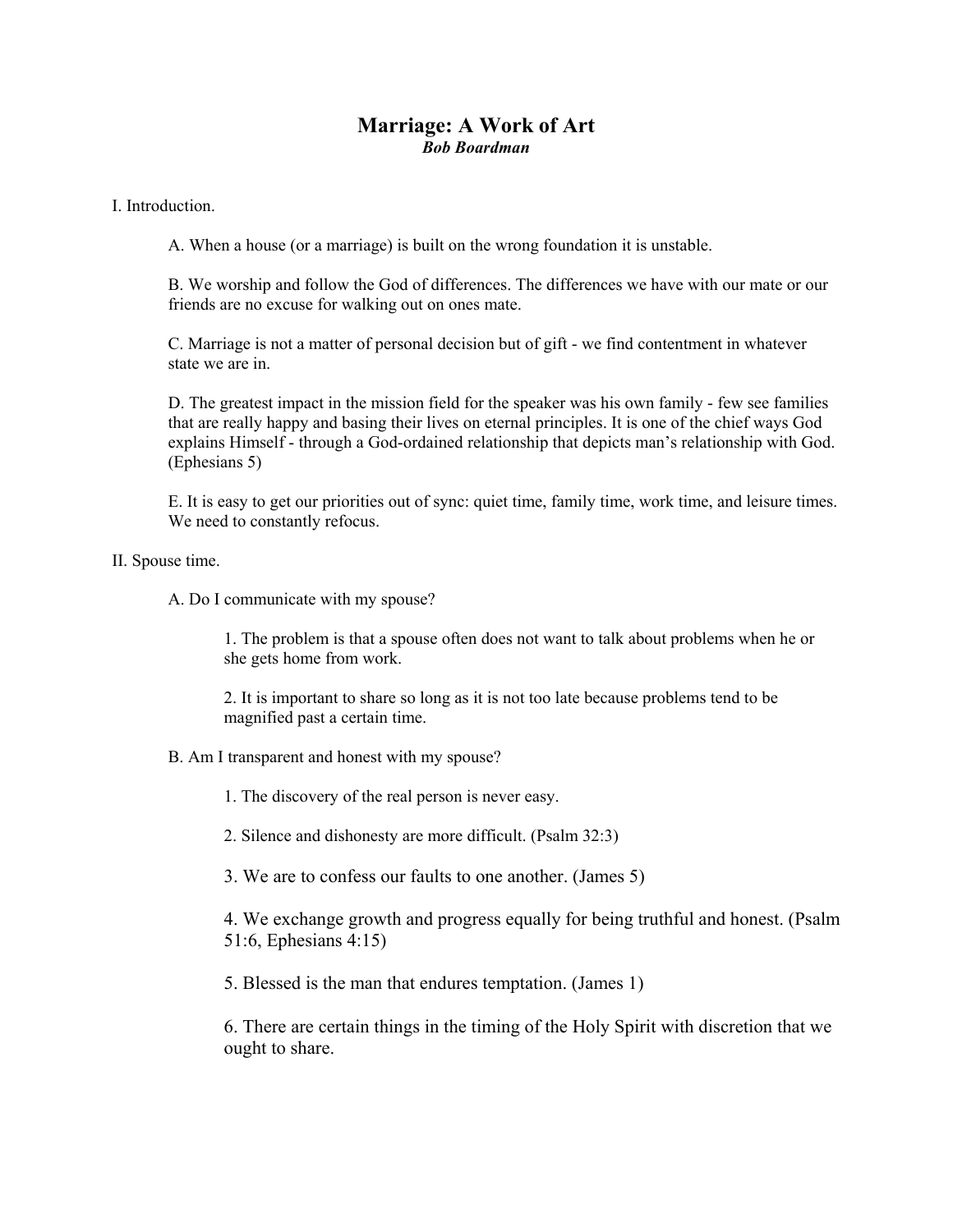## C. Do you love me?

- 1. God loves us and His love is a model. (John 3:16, Malachi 3:17)
- 2. God's love is both demonstrated and stated. (Ephesians 5:25-26)
	- a. If a man really loves himself he will love his wife.
	- b. Loving one's wife is a lifetime lesson.
- 3. It is easy to take one's spouse for granted.
- 4. We are to love our spouses with engagement love. (Revelation 2:4)
- D. Do I forgive?

1. Mercy and forgiveness is the most visible characteristic of God that differentiates Him from man.

- 2. Marriage is the union of two good forgivers. (Ephesians 4:31-32)
- E. Do I exercise an understanding heart?

1. Wisdom is the principle thing. We are to spend our lives seeking for wisdom, knowledge, discretion and understanding. (Proverbs 4:7, 2:9-10)

2. We need understanding of self, the times (1 Chronicles 12:32), others in general, world needs and our spouses.

- 3. We are to be students of our spouses.
- 4. A man ought to praise his wife in public. (Proverbs 31:28)
- 5. God promises to give us wisdom if we seek it. (Proverbs 14:15, 16:22)
- F. Do we pray together?
	- 1. The husband and wife are a great prayer force.

2. A wife's lack of submission to her husband, her failure to emphasize the adornment of Christ, and a husband's lack of consideration in honoring his wife as the weaker vessel all hinder prayer. (1 Peter 3:1-7)

- G. Do we go away together?
	- 1. Marital happiness is a goal to strive for, not something given at the outset.